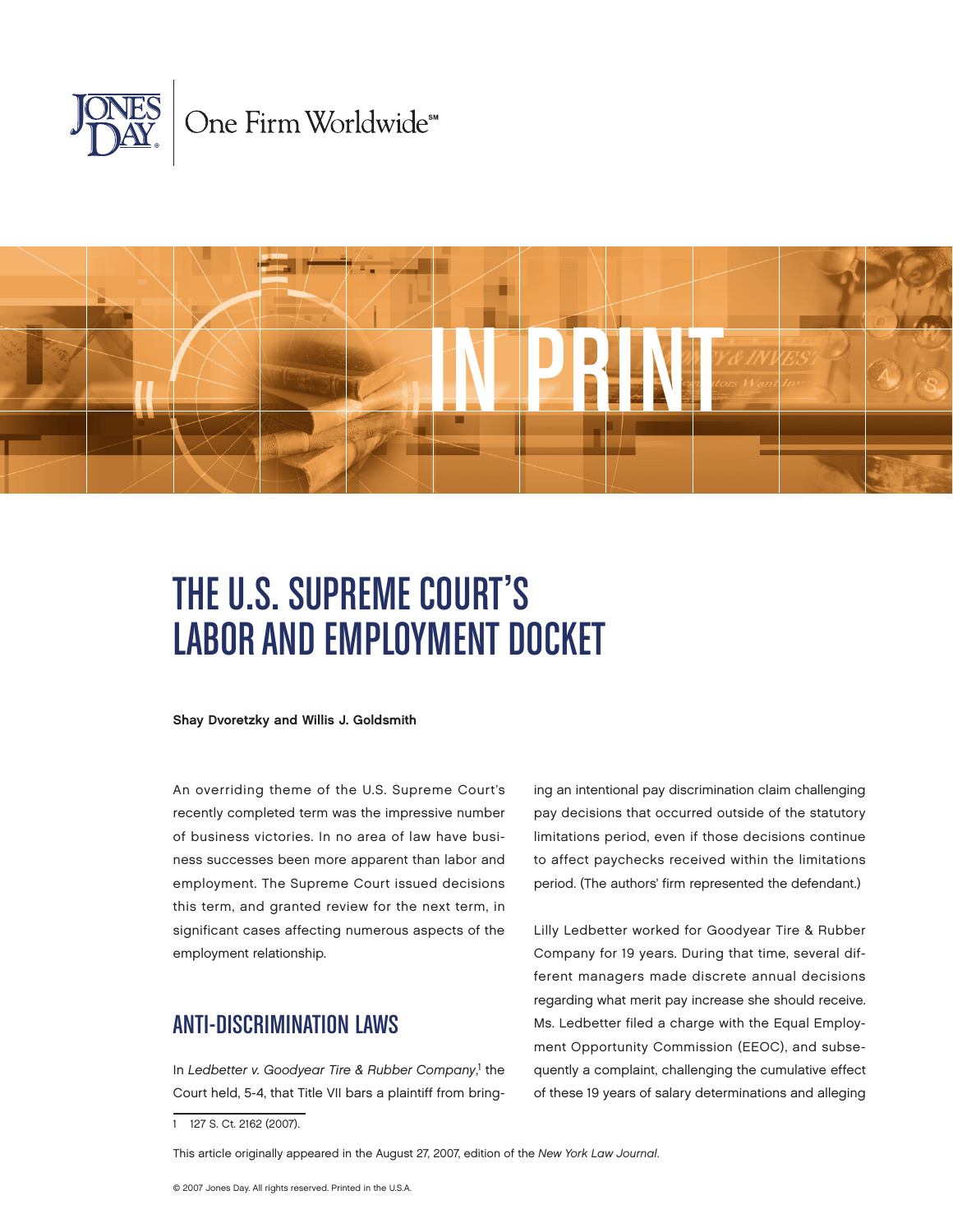that Goodyear intentionally discriminated against her by paying her less than her male co-workers. As the case reached the Supreme Court, Ms. Ledbetter did not argue that she was given a discriminatory raise within Title VII's limitations period (the 180 days preceding her EEOC charge), but rather that her present paychecks gave effect to earlier pay decisions that were allegedly discriminatory.

The Supreme Court held that Ms. Ledbetter's claim was time-barred. Justice Samuel A. Alito, Jr., writing for the Court, explained that Title VII's limitations period begins to run when the alleged intentional discrimination occurred—at the time each allegedly discriminatory pay decision was made and communicated. To be sure, decisions regarding salary increases (like other employment decisions) may have effects long after the limitations period has lapsed. But, applying a series of its precedents spanning 30 years, the Court held that the "current effects" of past conduct alone "cannot breathe life into prior, uncharged discrimination."2 The Court stressed the need to "give effect to the statute as enacted" and the political compromise it embodies, including a short charge-filing period that protects employers against "stale claims" and encourages conciliation.3

*Ledbetter* was the only labor and employment case of the term in which the result was not unanimous. Faulting the majority for ignoring "the realities of the workplace," Justice Ruth Bader Ginsburg wrote in dissent that each paycheck that perpetuates past discrimination should trigger a new limitations period.<sup>4</sup> Such a rule is necessary, she found, because pay discrimination is particularly difficult to detect within 180 days. Because comparative pay information is often unavailable to employees, and because pay discrimination often occurs in small increments, an employee may not be aware of discrimination or have sufficient reason to bring a charge until multiple discriminatory pay decisions have been made. Justice Ginsburg urged Congress to "correct" the Court's "cramped interpretation" of Title VII.5

Congress swiftly held hearings about *Ledbetter,* and the House of Representatives passed H.R. 2831, the Lilly Ledbetter Fair Pay Act of 2007. The bill purports to undo *Ledbetter* by allowing an individual to bring a claim under Title VII and other anti-discrimination statutes within 180 days of being "affected by" a "discriminatory compensation decision or other practice, including each time wages, benefits, or other compensation is paid, resulting in whole or in part from such a decision or other practice."6 The bill does not distinguish between claims brought by employees who took longer than 180 days to discover pay discrimination and those brought by plaintiffs who simply slept on their rights.

The *Ledbetter* Court reserved the question whether intentional pay discrimination claims are subject to a discovery rule (whereby a limitations period may be tolled until a plaintiff knew or should have known of the basis for the cause of action) because Ms. Ledbetter did not argue that she lacked sufficient information to bring a charge of discrimination earlier.7 She knew by 1992 that she was earning less than some of her male colleagues,<sup>8</sup> but she waited to sue until 1998, when she was ready to retire.<sup>9</sup> Because the Bush administration has announced its opposition to H.R. 2831,<sup>10</sup> the impact of *Ledbetter* (and the question whether some form of a discovery rule applies to intentional pay discrimination claims) may be resolved by litigation rather than legislation.

As businesses streamline their workforces, discrimination claims under the Age Discrimination in Employment Act (ADEA) have proliferated. The Court recently granted review in two cases with a potentially significant impact on how ADEA claims are litigated.

First, like *Ledbetter*, *Federal Express Corporation v. Holowecki* concerns the filing of a charge—specifically, whether an intake questionnaire (a preliminary form submitted by an employee to the EEOC) satisfies the ADEA's charge-filing requirement, even absent evidence that the EEOC treated the

<sup>2</sup> *Id.* at 2169.

<sup>3</sup> *Id.* at 2170-71 (internal quotation marks and citations omitted).

<sup>4</sup> *Id.* at 2179.

<sup>5</sup> *Id.* at 2188.

<sup>6</sup> H.R. 2831, 110th Cong. § 3 (placed on Senate calendar, Aug. 2, 2007), 2007 CONG US HR 2831 (Westlaw).

<sup>7 127</sup> S. Ct. at 2177 n.10.

<sup>8</sup> Ledbetter J.A. 231-33.

<sup>9 127</sup> S. Ct. at 2165.

<sup>10</sup> Statement of Administration Policy, H.R. 2831—Lilly Ledbetter Fair Pay Act of 2007, http://www.whitehouse.gov/omb/legislative/sap/110-1/ hr2831sap-r.pdf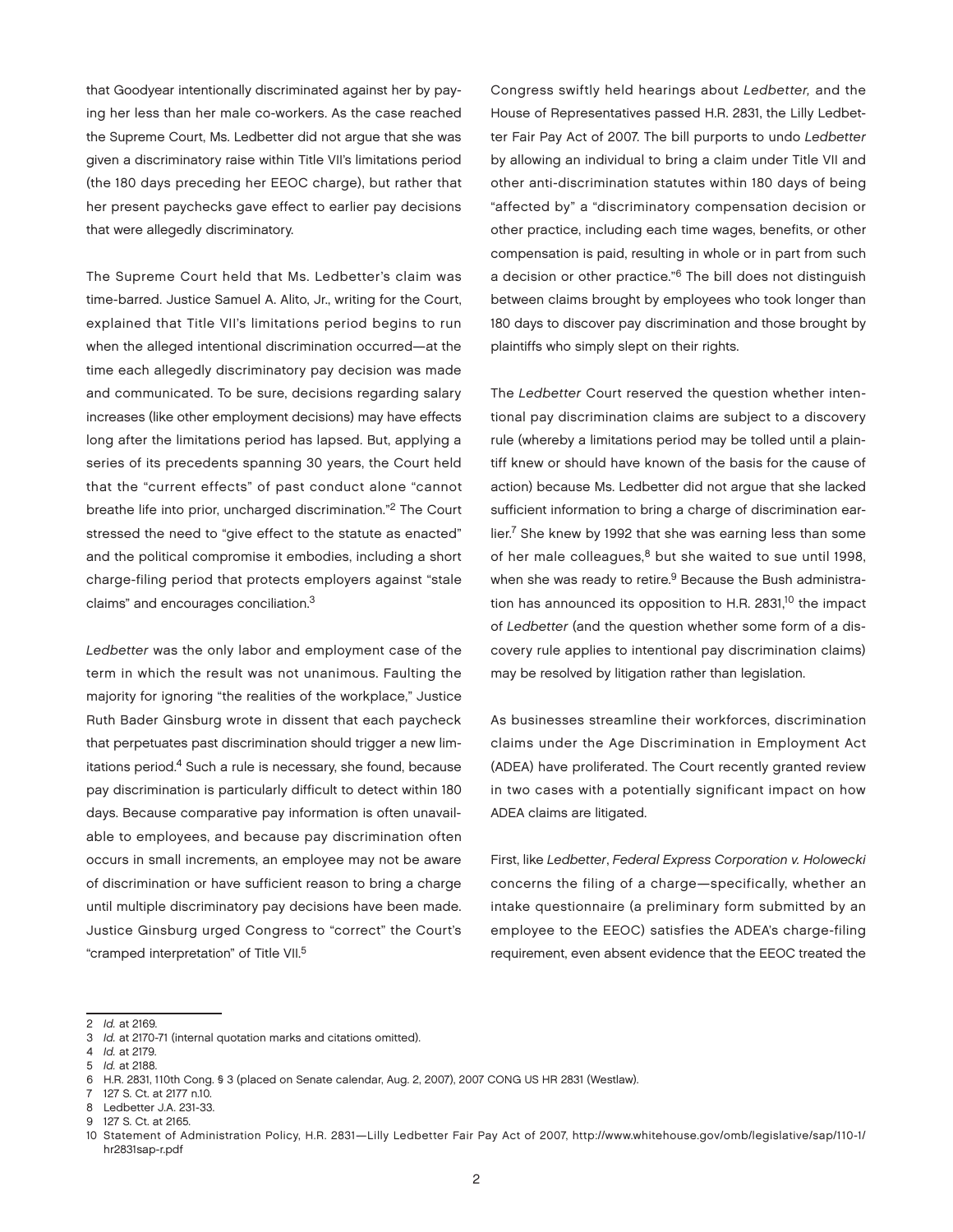questionnaire as a charge or that the employee reasonably believed that it was a charge. Permitting an intake questionnaire to constitute a charge under such circumstances could thwart Congress' intent to provide notice to the employer of alleged discrimination and to trigger the conciliatory function of the EEOC.

While *Holowecki* may bear on whether an intake questionnaire satisfies the charge-filing requirements of other statutes, the analysis is not necessarily the same under the ADEA as under Title VII and the Americans with Disabilities Act, which expressly require that a charge be made under oath or affirmation (though a subsequent verification may relate back to the date a charge was filed).

Second, the Court granted review in *Sprint/United Management Company v. Mendelsohn*, an ADEA case following a reduction in force. The U.S. Court of Appeals for the Tenth Circuit held that a district court is required to admit the testimony of employees who allege that they were discriminated against, but who are neither parties to the plaintiff's lawsuit nor were similarly situated to the plaintiff (such as workers who were laid off by other supervisors or at different times than the plaintiff). Other circuits have held that such evidence is either inadmissible, or that its admissibility lies within the district court's discretion. In the context of punitive damages, the Court recently held that due process requires that defendants not be held liable or punished because of conduct directed at non-parties.<sup>11</sup>

#### Employee Benefits

The move by employers away from defined benefit pension plans to defined contribution plans (such as 401(k) plans) is unmistakable. Approximately \$3 trillion in assets—more than half of all private pension funds—are held in defined contribution plans.12 In contrast, defined benefit plans have declined from about 114,000 in 1985<sup>13</sup> to around 29,000 today,

though 34 million Americans remain covered by such plans.14 The Supreme Court recently decided one case and granted review in another affecting this transformation in the pension landscape.

*Beck v. Pace International Union*15 concerns the scope of an employer's fiduciary liability for a decision to terminate a defined benefit plan. The employer, Crown Paper Company, terminated its defined benefit plan after filing for bankruptcy. The plan was overfunded by approximately \$5 million, and purchasing annuities to satisfy the plan's obligations to participants and beneficiaries allowed Crown to retain the surplus for its creditors. The Pace International Union proposed that Crown instead merge its plan with a possibly underfunded multiemployer pension plan that Pace administered, allowing Pace's plan to obtain the Crown plan's surplus. When Crown rejected Pace's proposal, the union brought an action alleging that Crown breached its fiduciary duties under the Employee Retirement Income Security Act (ERISA).

The Supreme Court unanimously reaffirmed that an employer's decision to terminate a defined benefit plan is a business decision "immune from ERISA's fiduciary obligations."<sup>16</sup> An employer does have a fiduciary obligation in choosing the method of termination, such as picking an appropriate annuity to cover the plan's obligations. But, the Court explained, the decision to merge a plan is not a method of termination; it is a business alternative to termination not subject to ERISA's fiduciary requirements.17

Acknowledging ERISA's complexity, the Court noted that resolving this case "without the views of the agencies responsible for enforcing ERISA," the Pension Benefit Guaranty Corporation (PBGC) and the Department of Labor, "would be to embar[k] upon a voyage without a compass."18 The Court validated the PBGC's judgment that merger would contravene the interests of participants and employers: Beneficiaries of Crown's plan are better off with a fully funded annuity than with a potentially underfunded multiemployer plan, and

<sup>11</sup> *Philip Morris USA v. Williams*, 127 S. Ct. 1057 (2007).

<sup>12</sup> Flow of Funds Accounts of the United States, First Quarter 2007, http://www.federalreserve.gov/releases/z1/20070607/z1.pdf, at 113.

<sup>13</sup> Pension Benefit Guar. Corp., Annual Report to Congress, Fiscal Year 2001, Trends in Defined Benefit Pension Plans, http://www.pbgc.gov/ txtfiles/2001txt/2001plantrends.htm

<sup>14</sup> Pension Benefit Guar. Corp., Annual Management Report, Fiscal Year 2006, http://www.pbgc.gov/docs/PBGCAMR.pdf, at 9.

<sup>15 127</sup> S. Ct. 2310 (2007).

<sup>16</sup> *Id.* at 2316.

<sup>17</sup> *Id.* at 2317-20.

<sup>18</sup> *Id.* at 2317 (internal quotation marks and citation omitted).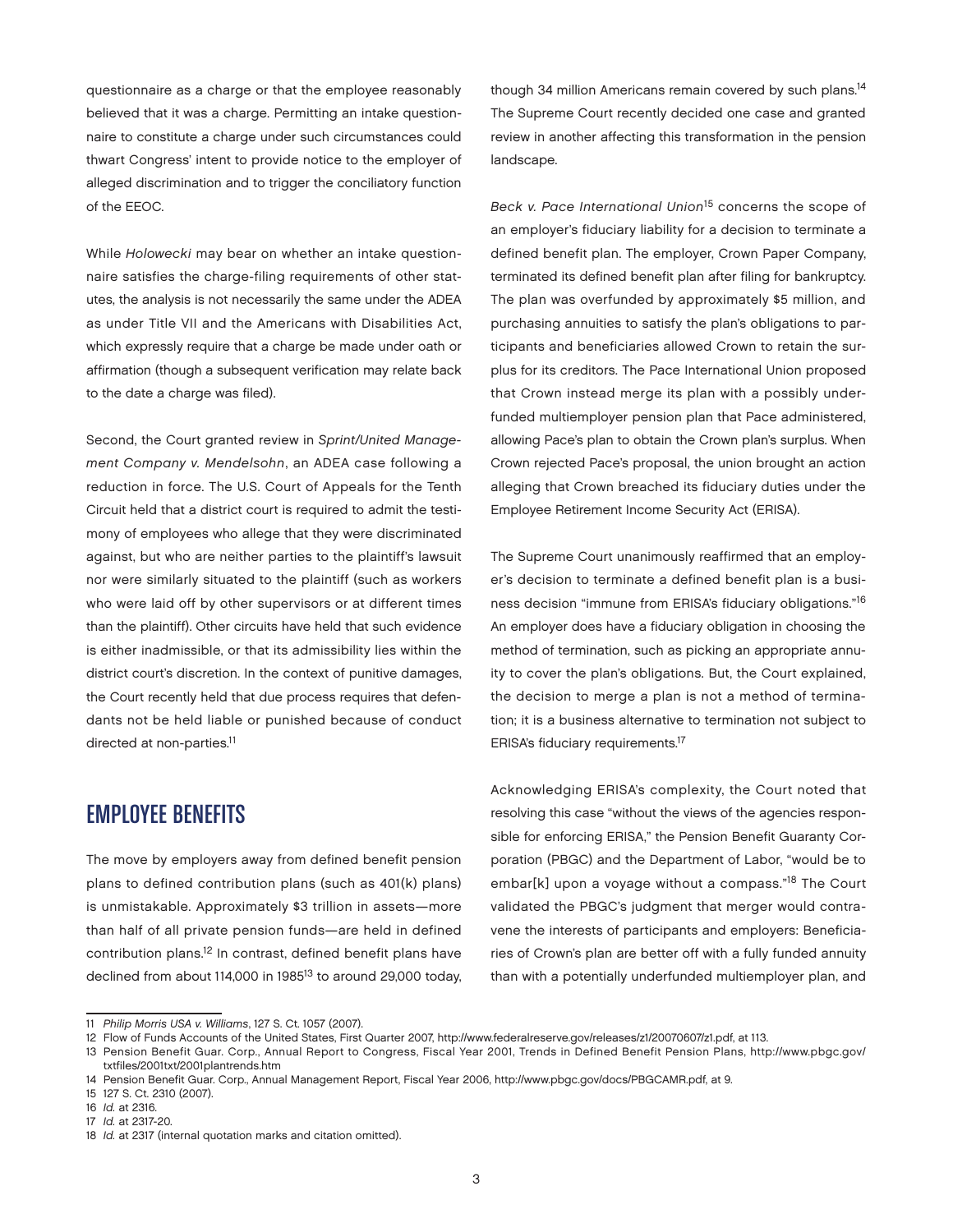Crown, which "diligently fund[ed]" its plan, should not become "the bait for a union bent on obtaining a surplus that was rightfully Crown's."19

The Court also granted review in *LaRue v. DeWolff, Boberg & Associates, Inc.* to decide whether ERISA allows a 401(k) plan participant to sue for a fiduciary breach. The participant claims that his retirement account is \$150,000 short because his employer failed to make investment changes that he requested. Section 502(a)(2) of ERISA allows a participant to sue a fiduciary for "losses to the plan"; section 502(a)(3) allows claims for "equitable" relief. The U.S. Court of Appeals for the Fourth Circuit held that the participant was not seeking to recover "losses to the plan" because the recovery would benefit him alone, and that the monetary relief that he sought was legal rather than equitable.

Supported in his petition for certiorari by the United States, the participant argues that he is seeking to recover losses to the plan insofar as the assets of a defined contribution plan are held in a single unitary trust, and that a suit against a fiduciary is inherently equitable. *LaRue* presents what some view as a quandary of ERISA: The statute's pre-emption provision broadly supersedes state laws that relate to ERISA plans, but its narrow enforcement provisions may leave participants without a federal remedy for breaches of fiduciary duty.

Whether *LaRue* resolves these questions remains to be seen, because the employer filed a pending motion to dismiss the case as moot after learning that the plaintiff withdrew all funds from his 401(k) account. The circuits are split about whether an employee who cashes out a 401(k) plan qualifies as a "participant" with standing to sue under ERISA for lost value to his plan assets caused by a fiduciary breach.

#### Fair Labor Standards Act

In another unanimous decision deferring to an agency's pronouncements, *Long Island Care at Home, Ltd. v. Coke*, 20 the Court upheld regulations by the Department of Labor providing that home care workers employed by an outside agency (rather than the recipient of care) are exempt from the minimum wage and overtime rules of the Fair Labor Standards Act (FLSA). The FLSA exempts individuals "employed in domestic service employment to provide companionship services for individuals who . . . are unable to care for themselves."21

Writing for the Court, Justice Stephen G. Breyer concluded that the agency's regulation providing that the exemption covers workers employed by third parties was entitled to *Chevron* deference22 because Congress left a definitional gap in the statute and the agency's interpretation was reasonable. Moreover, the Court held that the fact that the department's view was found in a section of the regulation entitled "Interpretations" did not make it an "interpretive rule" outside the scope of *Chevron* deference.<sup>23</sup> The regulation affects "individual rights and obligations," fills a statutory gap, and was promulgated using full notice-and-comment procedures.<sup>24</sup>

#### Labor Law

In *Davenport v. Washington Education Association*, 25 the Court unanimously upheld a Washington law requiring public-sector unions to obtain consent from nonmembers that they represent before spending the nonmembers' mandatory fees for election-related purposes. The Court explained that "it is undeniably unusual" for a state to give a union, a private entity, "the power, in essence, to tax government employees."26

<sup>19</sup> *Id.* at 2321.

<sup>20 127</sup> S. Ct. 2339 (2007).

<sup>21 29</sup> U.S.C. § 213(a)(15).

<sup>22</sup> *Chevron U.S.A., Inc. v. Natural Res. Def. Council, Inc*., 467 U.S. 837 (1984) (providing for deference to an agency's reasonable interpretation of a statute where the statute is silent or ambiguous about the question at issue).

<sup>23 127</sup> S. Ct. at 2350-51.

<sup>24</sup> *Id.* at 2350 (internal quotation marks and citation omitted).

<sup>25 127</sup> S. Ct. 2372 (2007).

<sup>26</sup> *Id.* at 2378.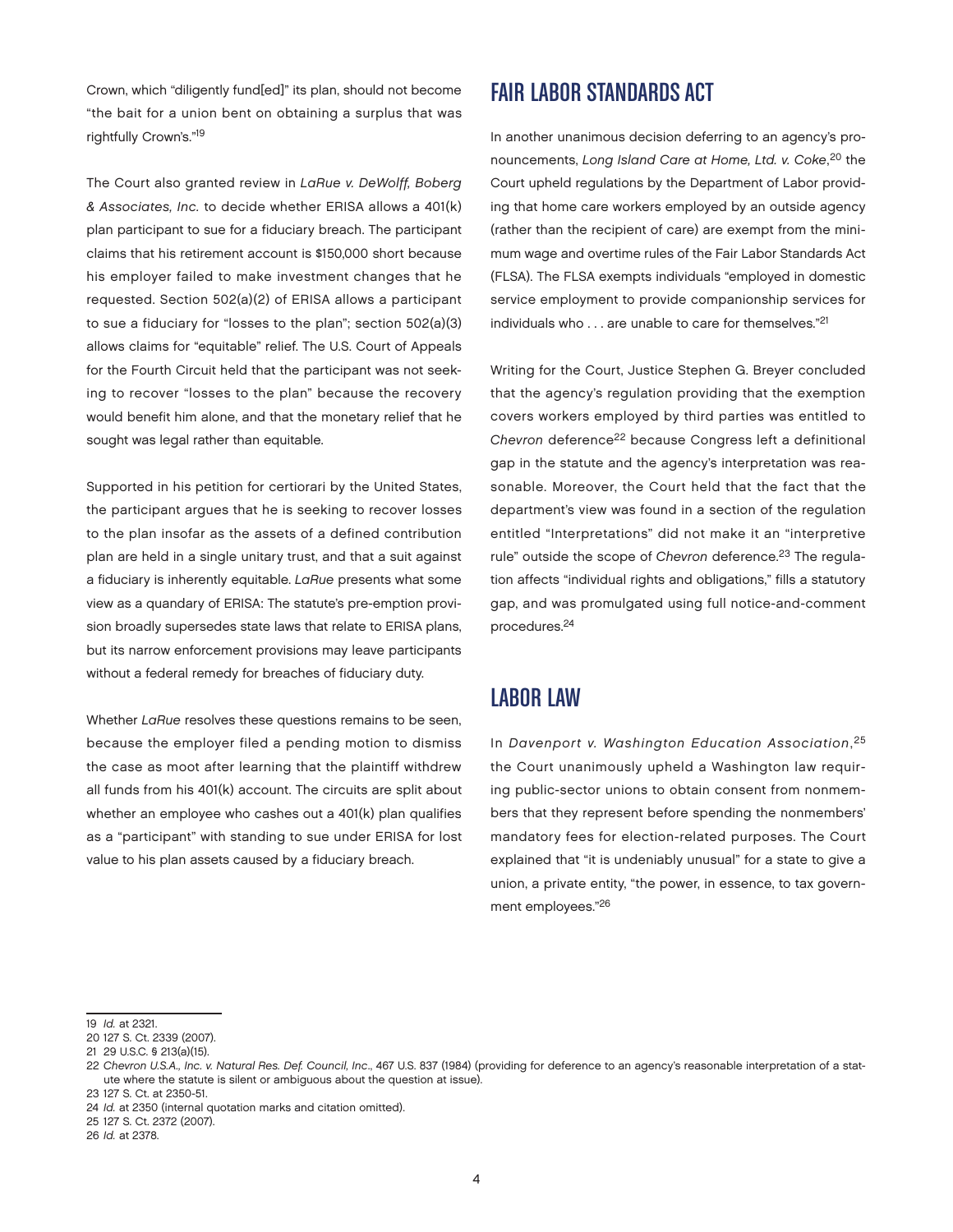The Court viewed the requirement imposed by Washington as a "modest limitation upon an extraordinary benefit" conferred upon unions by the state.27 Because Washington could eliminate agency fees by public-sector employees entirely, "the far less restrictive limitation" imposed on the union's "authorization to exact money from government employees" does not violate the First Amendment.<sup>28</sup>

*Davenport* is unlikely to have far-reaching impact, at least not directly. The Court limited its holding to public-sector unions.29 Moreover, Washington has since eliminated the provision that the Court upheld, and no other state has a similar law.

In another labor case, *Chamber of Commerce of the United States v. Brown*, the Supreme Court has asked the Solicitor General to file a brief expressing the views of the United States about whether certiorari should be granted. This case concerns a California law that prohibits employers that receive state funds from using those funds to promote or deter union organizing. The Chamber of Commerce, which is represented by the authors' firm, contends that the National Labor Relations Act preempts California's law. At least 15 other states are considering legislation similar to California's law.

### Unanswered Questions

The Court did not reach questions presented in two other employment cases that were before it this term. *BCI Coca-Cola Bottling Company v. EEOC*, which the Court dismissed before argument at the parties' request, raised the question whether an employer is liable where the unapproved, biased acts of a subordinate lead an unwitting decisionmaker to carry out a discriminatory act. And *Office of Senator Mark Dayton v. Hanson*, which the Court dismissed for lack of jurisdiction after argument,<sup>30</sup> raised unanswered questions about the application of the Speech or Debate Clause to suits under the Congressional Accountability Act challenging the personnel decisions of legislators, and about whether the expiration of a legislator's term moots such a suit.

27 *Id.* 28 *Id.* 29 *Id.* at 2382. 30 127 S. Ct. 2018 (2007).

### Lawyer ContactS

For further information, please contact one of the authors listed below. General e-mail messages may be sent using our "Contact Us" form, which can be found at www.jonesday.com.

#### Shay Dvoretzky

1.202.879.3474 sdvoretzky@jonesday.com

Willis J. Goldsmith 1.212.326.3649 wgoldsmith@jonesday.com

*Shay Dvoretzky, an associate in the Washington, D.C. office of Jones Day, is a member of the firm's Issues and Appeals practice, and previously served as a law clerk on the U.S. Supreme Court. He was one of the firm's lawyers who represented the employer in* Ledbetter v. Goodyear Tire & Rubber Company. *Willis J. Goldsmith, a partner in the firm's New York office, is a member of the firm's Labor and Employment practice and heads its New York litigation practice. He is lead counsel for the Chamber of Commerce in* Chamber of Commerce of the United States v. Brown.